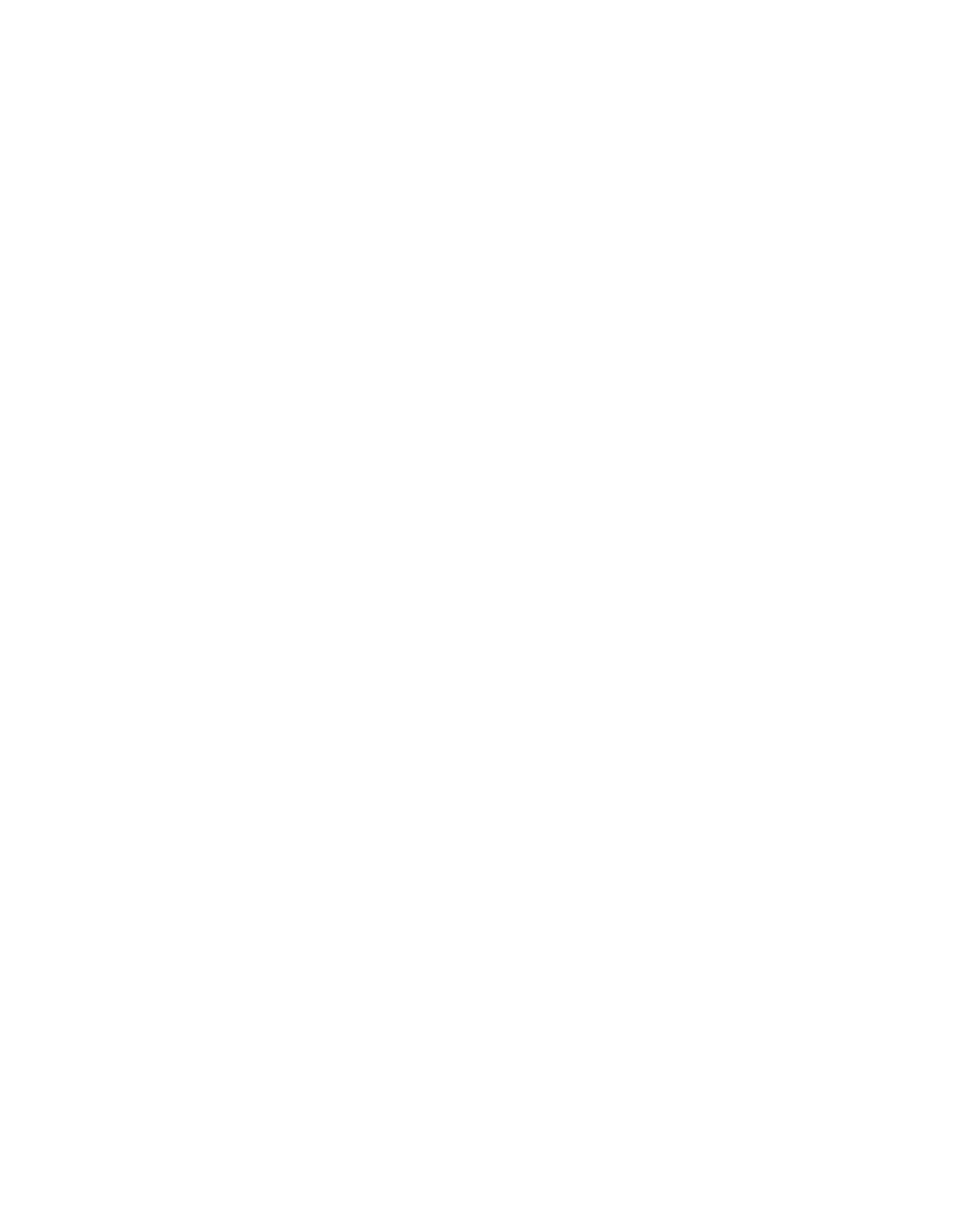#### **Statement by The Honourable Chrystia Freeland Deputy Prime Minister and Minister of Finance, Canada**

**On behalf of**

## **Antigua and Barbuda, The Bahamas, Barbados, Belize, Canada, Dominica, Grenada, Ireland, Jamaica, St. Kitts and Nevis, St. Lucia, and St. Vincent and the Grenadines**

#### **International Monetary and Financial Committee**

#### **October 14, 2021**

We are now 19 months into the COVID-19 pandemic. The pandemic has cost millions of lives and impacted the livelihoods of hundreds of millions more. These impacts have disproportionately fallen upon women, young people, racialized communities, Indigenous peoples, low-income workers and other vulnerable groups. Nevertheless, there are reasons for hope: more than 3.6 billion people worldwide have received a COVID-19 vaccine. However, the virus is still a threat in many places and significant economic challenges remain. We must work together, as an international community, to end the pandemic and build a strong, sustainable, and inclusive recovery.

Tackling COVID-19 must remain our first priority. That means ensuring timely and widespread global access to tests, treatments, and vaccines, including continuing support for the Access to COVID-19 Tools Accelerator. We welcome the formation of a Multilateral Leaders Task Force (MLT) on scaling COVID-19 tools. Close collaboration between multilateral institutions will ensure that resources and expertise can have the most impact.

To address the impacts of the COVID-19 recession, we must continue to implement and maintain policies to support people and economies through to recovery. The pandemic is not yet over, and we must be careful not to withdraw public health measures and economic supports too quickly. We must continue to adapt and evolve our policy response, collaborate and share lessons learned, and ensure a robust recovery.

The IMF must continue to work closely with international partners to ensure that the financing needs of all members are met, especially those of low-income countries and small states. These members face significant challenges as has been made evident through the Financing for Development in the Era of COVID-19 and Beyond Initiative, convened by the United Nations, Canada, and Jamaica.

The IMF's historic general allocation of Special Drawing Rights (SDRs) has provided countries with much needed liquidity. G7 leaders have already backed the voluntary recycling of SDRs. What we need now is a breakthrough in international solidarity and bold moves to restart the global economy and build a stronger future together. But time is of the essence. The SDRs are a once-ina-generation opportunity for richer countries to be ambitious and channel SDRs to low-income and vulnerable countries to ensure an equitable, sustainable global recovery.

The IMF's capacity development programming is critical for ensuringcountries can respond to the crisis and emerge fromthe pandemic stronger and more resilient. I am proud that Canada is among the top contributors to the Fund's capacity development programming. We strongly endorse the IMF's plans to scale up its debt management capacity building in developing countries—we are funding full-time debt management advisors for the IMF's efforts in the Caribbean and Africa.